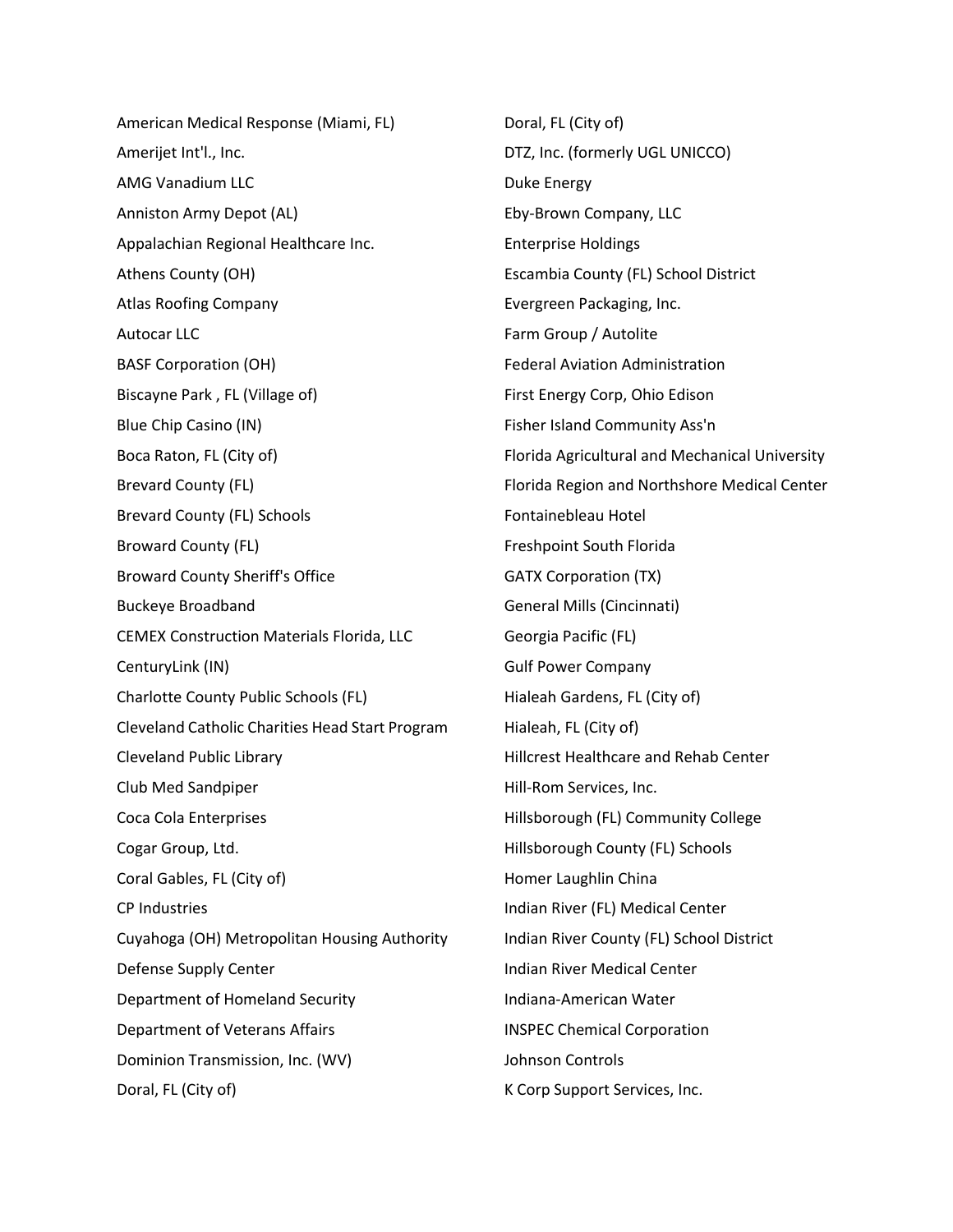Kent State University Key West, FL Police Department Kraft Foods, Inc. Kroger - Delta Marketing Area (TN) Lauderhill, Florida (City of) Lee County (FL) Electric Levy County (FL) School Board Libbey, Inc. Licking County (OH) Sheriff's Office Lockheed Martin Aeronautics Company (TX) Longwood, FL (City of) Lorain County (OH) Sheriff's Office Lucas County (OH) Board of Developmental **Disabilities** Magic City Casino Manatee County Schools (FL) Margate, FL (City of) Martin County (FL) School Distrcit Memphis Publishing Company Memphis, TN (City of) Metropolitan Atlanta Rapid Transit Authority(MARTA) Miami Springs, FL (City of) Miami, FL (City of) Miami-Dade County Miami-Dade County Public Schools Miami-Dade County Water & Sewer Dept. Miami-Dade Public Health Trust (Jackson Memorial Hospital) Miami-Dade Transit Miami-Dade Transit Agency Monroe County, FL MVM, Inc. (PR)

National Elevator Bargaining Association, on behalf of its member employers New Philadelphia, OH (City of) Newark, OH (City of) North Miami Beach (City of) Nuclear Fuel Services, Inc. Erwin, TN) Okeechobee County (FL) School Board Owens-Illinois, Inc. Palm Bay, FL (City of) Palm Beach County (FL) School District Palm Beach County School Board Parks Healthcare & Rehab Center Pasco County, FL Pembroke Pines, FL (City of) Pennsylvania American Water Penske Truck Leasing Peoples Gas System, Sarasota Div Pepsi Beverages Company (OH) Perrysburg, OH (City of) Port Authority of Allegheny County (PA) PPG Industries, Inc. PSC Metals Putnam County (OH) Sheriff's Office Raymond F. Kravis Center for the Performing Arts, Inc. Richland County (OH) Sheriff's Office Roemer Industries, Inc. Rural Metro Ambulance Orlando Samuel Adams Brewery, Ltd. Sarasota, FL (City of) Shands Jacksonville Medical Center, Inc. Sinai Plaza Rehabilitation & Nursing Center Southern Nuclear Operating Company St. Lucie County FL School Board